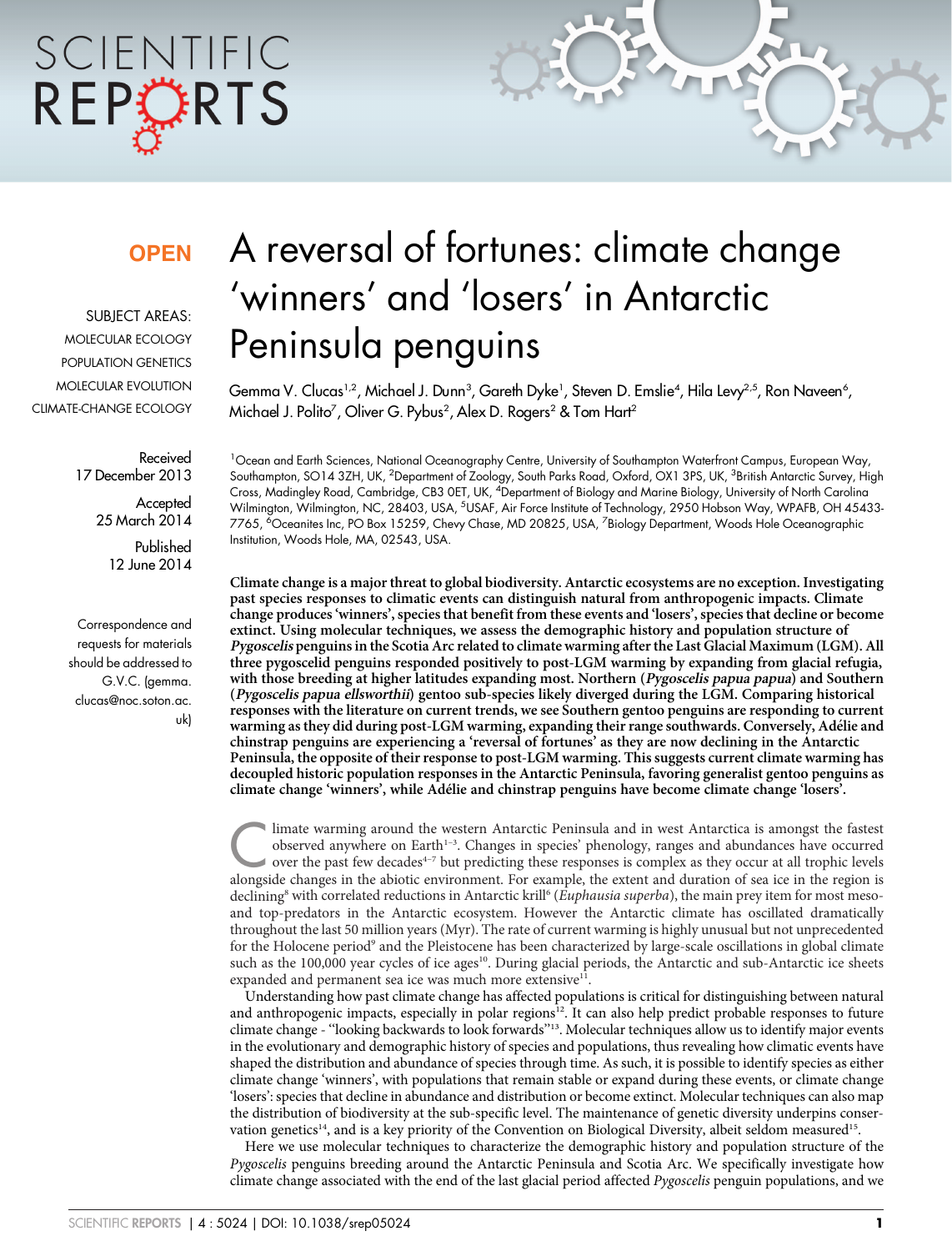



Figure 1 | Sample locations across the Scotia Arc. Insert shows the location of the map relative to the Antarctic continent and South America. Gentoo penguin sample locations are shown with circles, chinstrap penguin colonies with triangles and Adélie penguin colonies with squares. Each sample location is coloured independently, and is consistent with Figure 2. The archipelago names are given in green. The map was produced by TH with help from Dr. Heather Lynch using ArcGIS and modified in ArcSoft® PhotoStudio.

then compare these results with analyses from the literature about their responses to current climate change. Adélie (Pygoscelis adéliae), chinstrap (P. antarctica) and gentoo (P. papua) penguins are sympatric in this region, with overlapping breeding colonies in some areas and all three species show high levels of breeding site fidelity<sup>16</sup>. In this region, Adélie and chinstrap penguins have a diet dominated by Antarctic krill during the breeding season, whilst gentoo penguins have a more variable diet feeding on varying proportions of krill, fish and small amounts of squid<sup>17</sup>. Pygoscelis penguins are important meso-predators in the marine food web and thus are sensitive indicators of environmental change, already showing responses to current climate warming<sup>5,18</sup>. Indeed, in one colony in the Ross Sea, Adélie penguins appear to be climate change 'winners' as warming is creating more nesting habitat as glacial ice fields retreat<sup>19</sup>.

#### **Results**

Population structure. We sequenced a fragment of the hypervariable region of the mitochondrial control region (HVR1) from colonies of each species spanning their entire latitudinal ranges and main breeding sites around the Antarctic Peninsula and Scotia Arc (Fig. 1). We sequenced a 316 base pair (bp) fragment from 249 gentoo penguins, a 465 bp fragment from 166 chinstrap penguins and a 601 bp fragment from 122 Adélie penguins (Table 1 and Supplementary Table S1 online; GenBank accession numbers: KJ646026- KJ646562). Although the length of the fragment sequenced in gentoo penguins was short compared to most studies of avian phylogeography, the proportion of variable sites was very high, giving sufficient information content for this study.

We detected significant population structure in gentoo penguins  $(\Phi_{ST} = 0.62, p = 0.000)$  with all colonies being genetically differentiated from one another (Supplementary Table S2 online) and showing isolation by distance ( $r = 0.63$ ,  $p = 0.003$ ). There was weak but significant population structure in chinstrap penguins ( $\Phi_{ST} = 0.027$ ,  $p = 0.002$ ) with just one colony, Zavadovski, showing genetic differentiation from the others (Supplementary Table S3 online) with no isolation by distance ( $r = 0.84$ ,  $p = 0.084$ ). We detected no population structure in Adélie penguins ( $\Phi_{ST} = 0.007$ ,  $p = 0.07$ , Supplementary Table S4 online) despite sequencing the longest HVR1 fragment in this species, thus making our results robust to variations in fragment length.

There was significant hierarchical population structure within gentoo penguins: when colonies were grouped into Falkland Island colonies versus all other colonies, 68.9% of the genetic variation was explained by the difference between these groups (AMOVA, among groups variation  $= 68.9\%$ ). The haplotype network for gentoo penguins (Fig. 2A) shows that there are two distinct monophyletic lineages that do not overlap geographically. One monophyletic lineage is found in the Falkland Islands and the other corresponds to haplotypes found in colonies south of the Polar Front. These two gentoo penguin lineages have previously been classified into two subspecies based on morphological differences: Northern gentoos

| Table 1   mtDNA diversity and neutrality test results for each species and sub-species |  |  |
|----------------------------------------------------------------------------------------|--|--|
|                                                                                        |  |  |

|                   | n   | Nн | $N_{\rm P}$ | H(SD)        | $\pi$ (SD)      | Fu's Fs     | Tajima's D |  |  |  |
|-------------------|-----|----|-------------|--------------|-----------------|-------------|------------|--|--|--|
| Gentoo penguin    | 249 | 10 | 58          | 0.981(0.003) | 0.023(0.012)    | $-24.51***$ | $-0.726$   |  |  |  |
| P. p. papua       | Θ.  | 40 | 22          | 0.955(0.009) | 0.008(0.005)    | $-26.79***$ | $-1.222$   |  |  |  |
| P. p. ellsworthii | 58ء | 70 | 48          | 0.984(0.003) | $0.012$ (0.007) | $-25.79***$ | $-1.647*$  |  |  |  |
| Chinstrap penguin | 66ء | 16 | 46          | 0.987(0.004) | 0.006(0.004)    | $-26.36***$ | $-1.895**$ |  |  |  |
| Adélie penguin    | 22  | 15 | 28          | 0.999(0.001) | 0.016(0.008)    | $-24.49***$ | $-1.980**$ |  |  |  |

n, number of individuals sequenced; N<sub>H</sub>, number of haplotypes; N<sub>P</sub>, number of polymorphic sites; H, haplotype diversity; π, nucleotide diversity; SD, standard deviation.<br>\*denotes significance at α = 0.05;

\*\*denotes significance at  $\alpha = 0.01$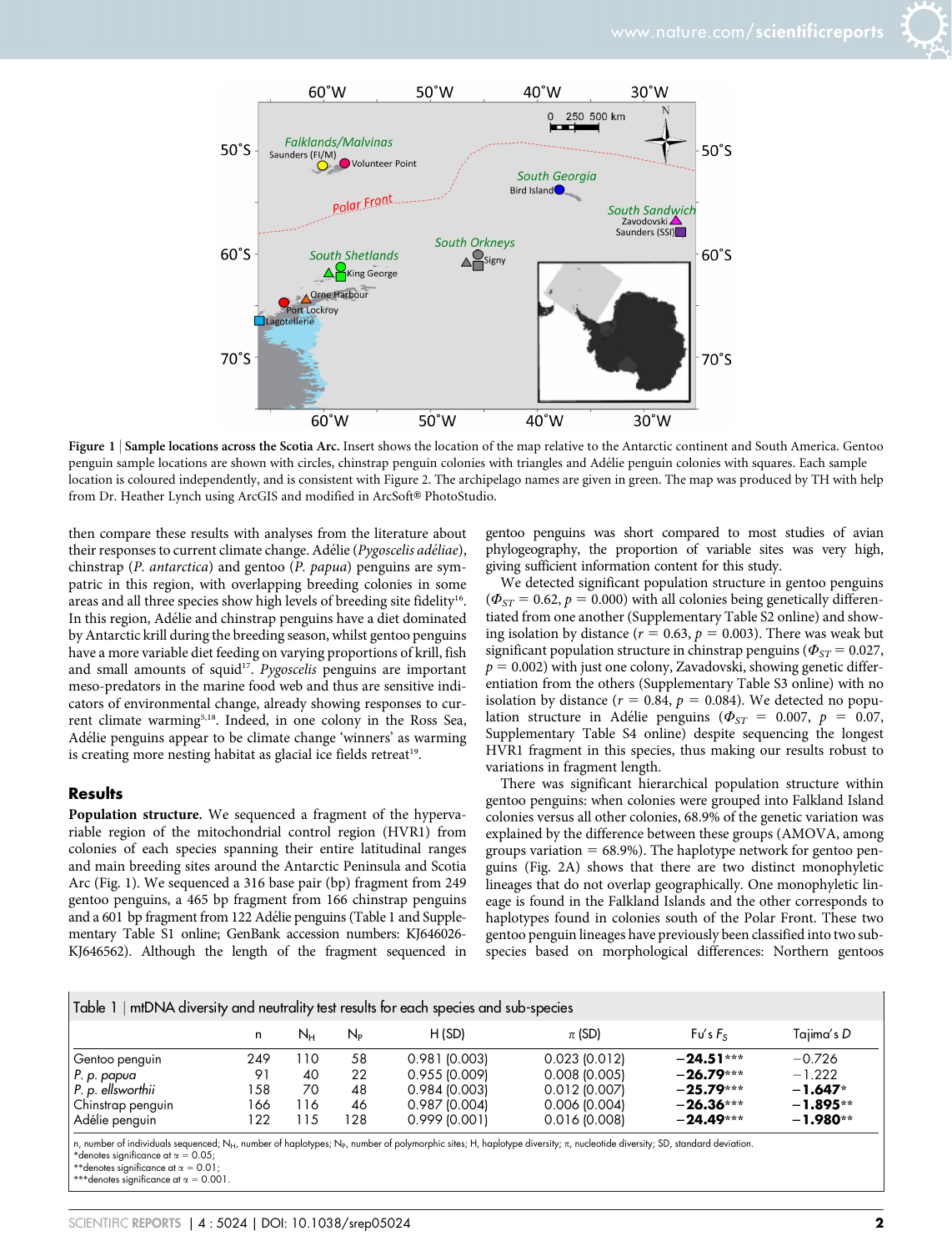(Pygoscelis papua papua) in the Falkland Islands and Southern gentoos (Pygoscelis papua ellsworthii) further south $20,21$ .

Using a Bayesian coalescent framework implemented in BEAST we estimated the time to the most recent common ancestor of Northern and Southern gentoo penguins. To calibrate the genealogy we used the rate of molecular evolution of the HVR1 region estimated for Adélie<sup>22</sup> and Northern rockhopper penguins (Eudyptes moseleyi)<sup>23</sup>. These calibrations date the divergence to have occurred 25 kyr ago (95% HPD = 11–42 kya) and 44 kyr ago (95% HPD = 30–59 kya), respectively.

Demographic histories with respect to climate. All three species have undergone demographic expansions during the Holocene, as demonstrated by their star-shaped haplotype networks (Fig. 2), unimodal mismatch distributions (Supplementary Fig. S1 online) and significantly negative values of Fu's  $F_S$  statistic (Table 1). However the extent of their demographic expansions appears to have been mediated by their latitudinal distributions. This mediation is reflected in the values of Tajima's D test statistics, which become more negative the further south the species is distributed (Table 1). Bayesian skyline plots, which show the effective female population sizes over time, also show this latitudinal pattern (Fig. 3). Northern gentoos, breeding the furthest north, have expanded the least, Southern gentoos which breed slightly further south have expanded to a greater extent and chinstraps and Adélies, breeding the furthest south, have expanded the most. Figure 3 (bottom panel) also plots Antarctic temperature anomalies for the past 30 kyr. The population expansions all occur following the climatic warming that occurred after the last LGM, suggesting that the populations were expanding out of glacial refugia.

#### **Discussion**

The differences in the degrees of population structure in these species may be explained by their different dispersal behaviors in the austral winter. Gentoo penguins are resident at or near their colonies in winter whilst chinstrap and Adélie penguins are more dispersive, often travelling hundreds to thousands of kilometers in the winter to forage at the pack ice edge<sup>16,17</sup>. Winter dispersal has been shown to be an important determinant of population structure in seabirds<sup>24</sup> and the patterns observed here are in agreement with the majority of seabirds studied thus far; those that are residents in winter show higher levels of population structure than more migratory species. It is important to note here that we are investigating population structure at the regional, not the local scale. At the local scale, where colonies are separated by tens of kilometers or are within the same archipelago, we would not expect to find population structure as members of all three of these species have been observed visiting nearby colonies at low rates<sup>19,25-27</sup> and chinstrap penguins lack population structure at these scales<sup>28</sup>. Changes in the local conditions, such as increased sea ice or ice-bergs which block access to colonies, has been found to increase the chances of individual Adélie penguins visiting nearby colonies<sup>25</sup>. However it seems like the long migrations undertaken by chinstrap and Adélie penguins during the winter must facilitate gene flow at the regional level, whilst the lack of long migrations in gentoo penguins creates the population structure we have observed.

The Polar Front acts as a barrier to gene flow in many diverse marine taxa<sup>29</sup> because of the abrupt change in ecological conditions that it represents: from the relatively warm waters of the southern Atlantic, Pacific or Indian Ocean to the cold waters of the Antarctic Circumpolar Current. The Polar Front may also act as a barrier to



Figure  $2 \mid$  Median-joining haplotype networks for gentoo (a), chinstrap (b) and Adélie penguins (c). The area of each pie chart represents the number of haplotypes as shown by the scale at the bottom. Star contraction has been applied to the chinstrap penguin haplotype network and so some of the terminal nodes are not displayed. The representatives of the "Ross Sea" and "Antarctic" lineages (with GenBank accession numbers) are indicated on the Adélie network. Colours represent the populations where the haplotype was sampled, according to symbols on Figure 1. Black scale bar shows one mutation in gentoo and chinstrap penguins; blue scale bar shows one mutation in Adélie penguins; broken line shows 25 mutational steps. Photographic images belong to TH.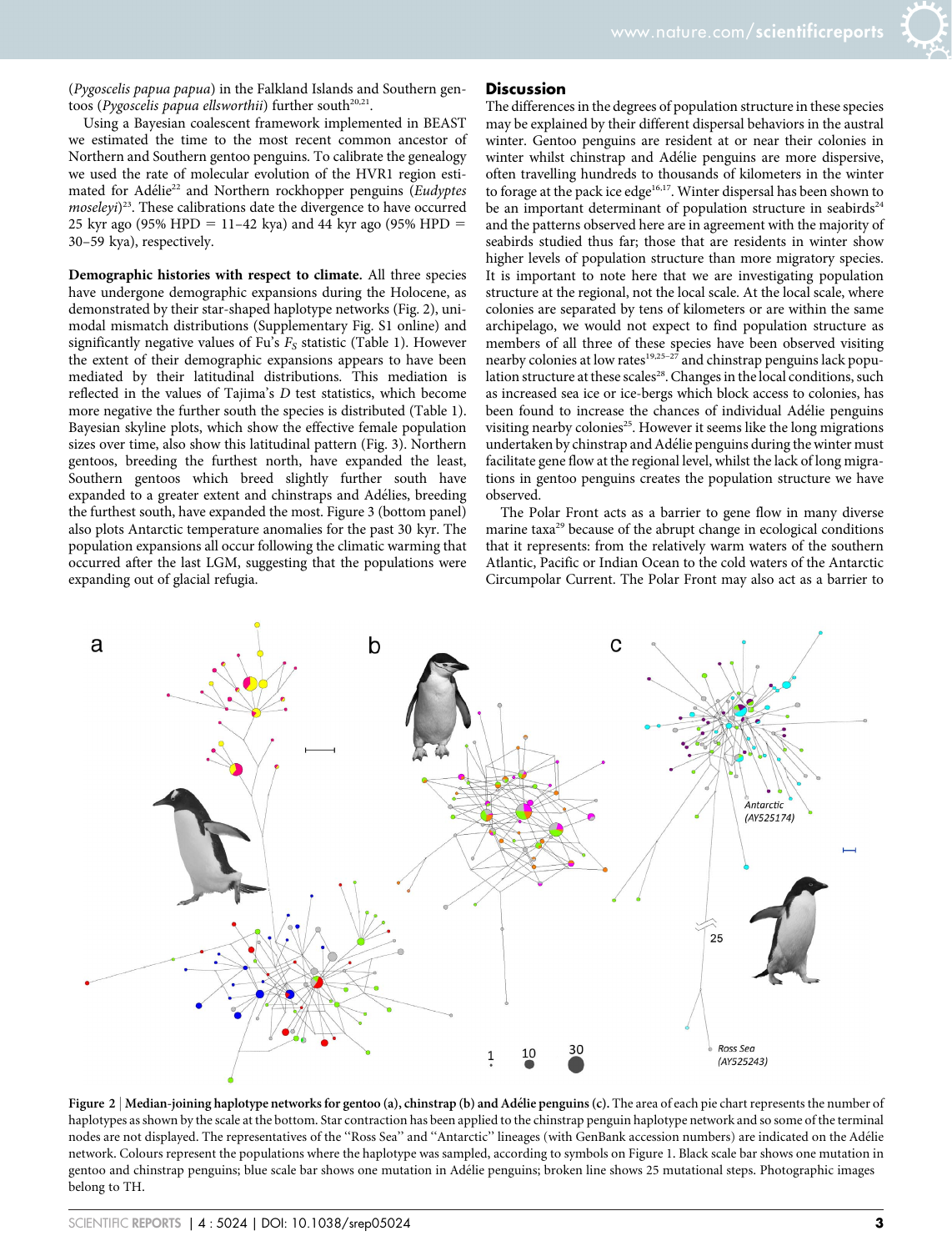

Figure 3 | Bayesian skyline plots showing the change in effective female population size for each species and sub-species. Solid lines show the median estimate; dotted lines show the 95% highest posterior density interval. Solid vertical line shows the mean tMRCA for the population, whilst the projection is made to the upper limit of the 95% highest posterior density interval of the tMRCA. The bottom panel shows the Antarctic temperature anomaly (the difference from the average of the last 1000 years) as estimated from the EPICA Dome C ice core54.

gene flow in gentoo penguins as shown by the monophyletic lineages observed either side of it. Using rates of molecular evolution as calibrations, we estimate that the two sub-species diverged from one another between 11 and 59 kya. This means the divergence most likely occurred during the last glacial period or just after it. Lineage divergence may have occurred for two reasons. Firstly, the populations could have been isolated from one another within different glacial refugia. Long-term isolation of populations from one another results in genetic differentiation through genetic drift, and this generates distinct genetic lineages<sup>30</sup>. Secondly, they may have diverged from one another following glacial retreat as more habitat became available. Southern gentoos may have migrated out of a single gentoo refuge to colonize areas south of the Polar Front as the ice retreated. Lineage divergence during the last glacial period is also evident in Adélie penguins in the Ross Sea. Ritchie and colleagues<sup>31</sup> identified two mitochondrial DNA lineages of Adélie penguins which diverged from one another approximately 75 kya, and they suggest that

limited breeding opportunities during the last glaciation separated the two lineages from one another in glacial refugia. Thus climate change in Antarctica appears to have been a strong driver of microevolutionary change.

Past climate change has also had a serious effect on the population sizes of the Pygoscelis penguins. We have shown strong evidence that these species were expanding southwards out of glacial refugia as the ice retreated after the last glacial maximum (LGM, ca 19.5-16 kya<sup>32</sup>), as those species which breed at higher latitudes were able to recolonize the most habitat as it became available. All three species require ice-free ground to build their nests on as well as open water in the vicinity, allowing them to travel to and from their foraging grounds during the breeding season. During the LGM, Antarctica was encircled by 100% more winter sea ice than today<sup>32</sup> and although summer sea ice extents are largely unknown, permanent and thick sea ice most likely surrounded the entire continent. A few polynyas persisted, but these probably would not have supported penguins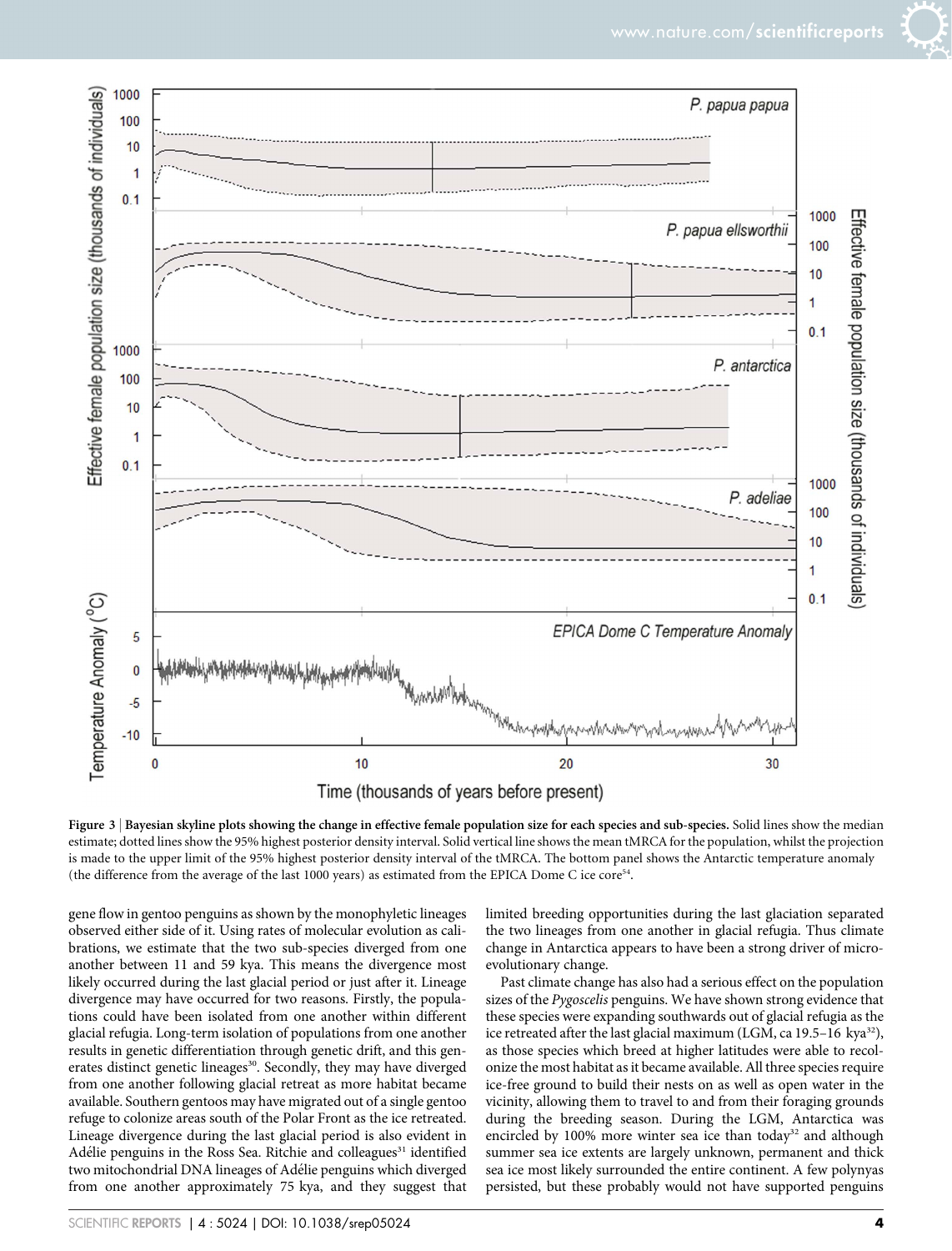( $ref<sup>33</sup>$ , Sven Thatje pers. comm. 2012). Thus all the *Pygoscelis* penguins would have been forced to move further north onto islands and other land-masses that remained unglaciated and free from permanent sea ice, or were exposed by the lower sea level. It is interesting to note that sea levels were 120 m lower at the LGM compared to today<sup>11</sup>, and so ice-age colony sites are now probably submerged.

As the climate warmed after the LGM (Figure 3, bottom panel), the extent and duration of winter sea ice declined and ice shelves retreated, allowing Pygoscelis penguins to expand as more habitats became available to the south. This impact is similar to current climate change, which is also reducing the extent and duration of winter sea ice around the western Antarctic Peninsula<sup>8</sup>. This current warming is benefitting Southern gentoo penguins, as they are expanding their range southwards and increasing in number, especially at their more southerly colonies<sup>5</sup>. This mirrors the pattern we detected in response to warming after the LGM: Southern gentoos expanded more than Northern gentoos. However chinstrap and Adélie penguins in the Antarctic Peninsula are currently in decline. The reasons for these declines are debated but the abundance of these two species appears to be closely linked to the availability<sup>18</sup> and recruitment<sup>27</sup> of Antarctic krill, their main prey. Adélie and chinstrap penguins showed population increases during the first part of the 20<sup>th</sup> century when climatic conditions were favorable for krill and the harvesting of marine mammals reduced competition between penguins and other krill predators<sup>34-36</sup>. This has been followed by chinstrap and Adélie population declines, when sea ice reductions resulted in krill declines<sup>18</sup>. Declines in Adélie penguins may have been exacerbated by declines in Antarctic silverfish, which are also a component of Adélie penguin diets and require sea ice for protection during larval phases<sup>7,37</sup>. However, others argue that krill stocks are sufficient for Adélie penguins, and there are suggestions that other factors such as snow accumulation and increased melt-water run-off are responsible for declining breeding success<sup>38,39</sup>. There is also evidence that in the southern sector of the Antarctic Peninsula some Adélie penguin colonies are increasing, whilst others are decreasing. Differences in population dynamics over relatively small spatial scales in this region mean that identifying a trend is difficult. However, overall it seems that climate warming is no longer benefitting all three Pygoscelis penguins in the Antarctic Peninsula by creating more suitable breeding habitat as it did after the LGM, but it is only benefitting the more opportunistic and generalist gentoo penguin, whose diverse and flexible foraging niche<sup>40,41</sup> likely make this species relatively less sensitive to declines in krill.

This 'reversal of fortunes' for two former climate change 'winners' has resulted from anthropogenic impacts outside the range of natural variation that has occurred in the past. Rapid warming trends in the Antarctic Peninsula over the past 50 years has led to decreased sea ice, loss of winter habitat, and a reduction in krill stocks that is negatively affecting Adélie and chinstrap penguins, but not gentoo penguins<sup>5,18</sup>, which apparently are not as reliant on krill<sup>17</sup>. While we know of no other examples of 'reversal in fortunes' as documented here, we expect many more will be identified as global warming proceeds and biodiversity declines.

#### Methods

Sample collection. Shed penguin feathers were collected from Volunteer Point and Saunders Island in May 2010 and from Port Lockroy, Orne Harbour and Lagotellerie over three field seasons from 2009 to 2012. When collecting shed feathers, 80–125 molted penguin body and tail feathers were collected with feathers being collected at least 2 meters apart to minimize the chance of obtaining duplicate samples from an individual. Feathers were stored dry at ambient temperature until extraction.

Where direct samples were taken (Bird, Zavodovski, Saunders (SSI), King George and Signy Islands), birds were seized with both hands by the upper body and the flippers were restrained by the same handler. The head was placed under the arm of the handler to stop the bird biting in accordance with the literature on minimizing stress in restrained penguins<sup>42,43</sup>. The second person plucked two feathers from this bird's lower back or took blood samples. Where taken, bloods were from the brachial vein using a 25 G needle and syringe, and were immediately stored in 95% ethanol at ambient temperature. The animal was then released at the edge of the colony. It is

SCIENTIFIC REPORTS | 4 : 5024 | DOI: 10.1038/srep05024 5

possible to pluck feathers with a minimum of stress within 30 seconds, but usually no longer than 2 minutes. Blood samples usually take 2–3 minutes of restraint. Only 40 gentoo penguin adult blood samples were used in this study, previously obtained from Bird Island, South Georgia by researchers from the British Antarctic Survey. All other direct samples were plucked feathers.

Direct sampling was conducted under permits from the Falkland Islands Environmental Planning Department, The Government of South Georgia and the South Sandwich Islands, the UK Foreign and Commonwealth Office, and the US National Science Foundation. Each of these permits was issued following independent ethical review of the sampling. There are no legal restrictions covering research on animals in South Georgia or Antarctica. However, all sampling was carried out in accordance with UK Home Office guidelines and received ethical approval from the University of Oxford, the Zoological Society of London and the University of North Carolina, Wilmington. Blood sampling at Bird Island received ethical approval from the British Antarctic Survey.

DNA extraction and amplification. Feathers were prepared by finely slicing the proximal 3 mm of the feather calamus and any attached tissue for DNA extraction. Where tail feathers were available, the calamus was further sliced open and 2 mm of the blood capillary was sampled in addition to the proximal end of the calamus. Genomic DNA (gDNA) was extracted from feather fragments and blood using DNeasy Blood and Tissue Kits [\(http://www.qiagen.com/\)](http://www.qiagen.com) according to the manufacturer's instructions for animal tissue, with the following modification to the incubation step for feather samples: 40  $\mu$ l of proteinase K and 180  $\mu$ l buffer ATL was added to the tissue and incubation was extended to 48 hours at 56°C.

The hypervariable region 1 (HVR-1) of the mtDNA genome was amplified from chinstrap penguin gDNA using the primers L-tRNA<sup>glu</sup> and H-A650 (ref. 31,44). The primer AP1STR (5'-CCACCCTATACATACAATTCCCCTCCC-3') was designed using Primer3 [\(http://primer3.wi.mit.edu/\)](http://primer3.wi.mit.edu) from sequences published on GenBank to amplify the Adélie HVR-1 region paired with H-A650. The primers GPPAIR3F (5'-TTCACGTGAGGAGCCCGACCA-3') and GPPAIR3R (5'-CTCAGGGCTAAACGGGAACTCTGC-3') were designed in the same way to amplify the gentoo HVR-1 region. The PCR reaction mix consisted of 7.5 µl Qiagen Taq PCR Master Mix, 2 nM primers, approximately 10 ng of Adélie or gentoo gDNA, or 1 ng chinstrap gDNA, made up to a final volume of 15 µl with Milli-Q water. The thermocycling conditions for Adélie and chinstrap reactions were: 94°C for 3 minutes; 40 cycles of 94°C for 45 seconds, 52.5°C for 45 seconds and 72°C for 1 minute; followed by a 10 minute extension period at  $72^{\circ}$ C. The thermocycling conditions for the gentoo penguin amplifications were the same but the annealing temperature was raised to  $54^{\circ}$ C.

PCR products were purified and sequenced in both directions using the EZ-Seq service offered by Macrogen Europe ([http://www.macrogen.com/\)](http://www.macrogen.com). The same primers from the PCR amplification were used for sequencing, with the exception that chinstrap PCR products were sequenced with H-A650 and CPSEQLHS2 (5'-TTAGGGTTGTTATTGTACTCTGGA-3'). CPSEQLHS2 was designed using Primer3 from the sequences generated with H-A650, because L-tRNA<sup>glu</sup> was found to be problematic when used in the chinstrap sequencing reaction.

Geneious Basic v5.6.4, created by Biomatters [\(http://www.geneious.com](http://www.geneious.com)), was used to align forward and reverse sequences and extract a consensus sequence. When two fluorescent signals were observed at a single base position, as a result of heteroplasmy<sup>22</sup>, these sites were treated as missing data.

Data analysis. Arlequin v3.5 (ref. 45) was used to calculate standard molecular diversity indices and pairwise  $\Phi_{ST}$ s, to perform Mantel tests for isolation by distance, analyses of molecular variance (AMOVAs), neutrality tests and to calculate mismatch distributions. Molecular diversity measures and molecular distances were calculated where possible with the Tamura correction for unequal base frequencies and a gamma distribution model of substitution rate heterogeneity among sites. The shape parameter  $(\alpha)$  of the gamma distribution was 0.102, 0.01 and 0.125 for gentoos, chinstraps and Adélies, respectively, as calculated in jModelTest v0.1.1 (ref. 46,47). Pairwise  $\Phi_{ST}$ s were calculated between all colonies within species and significance was determined using 10,000 permutations of haplotypes between colonies, followed by the Bonferroni correction for multiple comparisons. Mantel tests for isolation by distance were performed by calculating the shortest at sea route between colonies using Google Earth v6.1 [\(http://earth.google.co.uk\)](http://earth.google.co.uk). Significance was determined through 10,000 permutations of the data. AMOVAs were used to look for hierarchical population structure. Population structures tested in gentoo penguins were: (A) no grouping of populations; (B) populations divided into Falkland Island populations (P. p. papua) and non-Falkland Island populations (P. p. ellsworthii); and (C) populations divided into P. p. papua, Bird Island gentoos and all other P. p. ellsworthii. Given the high degree of divergence found between P. p. papua and P. p. ellsworthii, AMOVAs were repeated for the P. p. ellsworthii populations with the following structures: (A) no population groupings; and (B) populations divided into Bird Island gentoos versus all other gentoos. Population structures tested in chinstrap penguins were: (A) no grouping of populations; and (B) populations divided into South Sandwich Island chinstraps (Zavodovzki) versus all other chinstraps. Structures tested in Adélie penguins were: (A) no grouping of populations; (B) populations grouped into South Sandwich Islands (Saunders SSI) versus Antarctic populations; and (C) populations grouped into South Sandwich Islands (Saunders SSI), northern Antarctic populations (King George Island and Signy Island) and southern Antarctic populations (Lagotellerie). 95% confidence intervals were calculated using 5,000 bootstrap replicates. Tajima's  $D$  and Fu's  $F_S$  statistics were calculated for the entire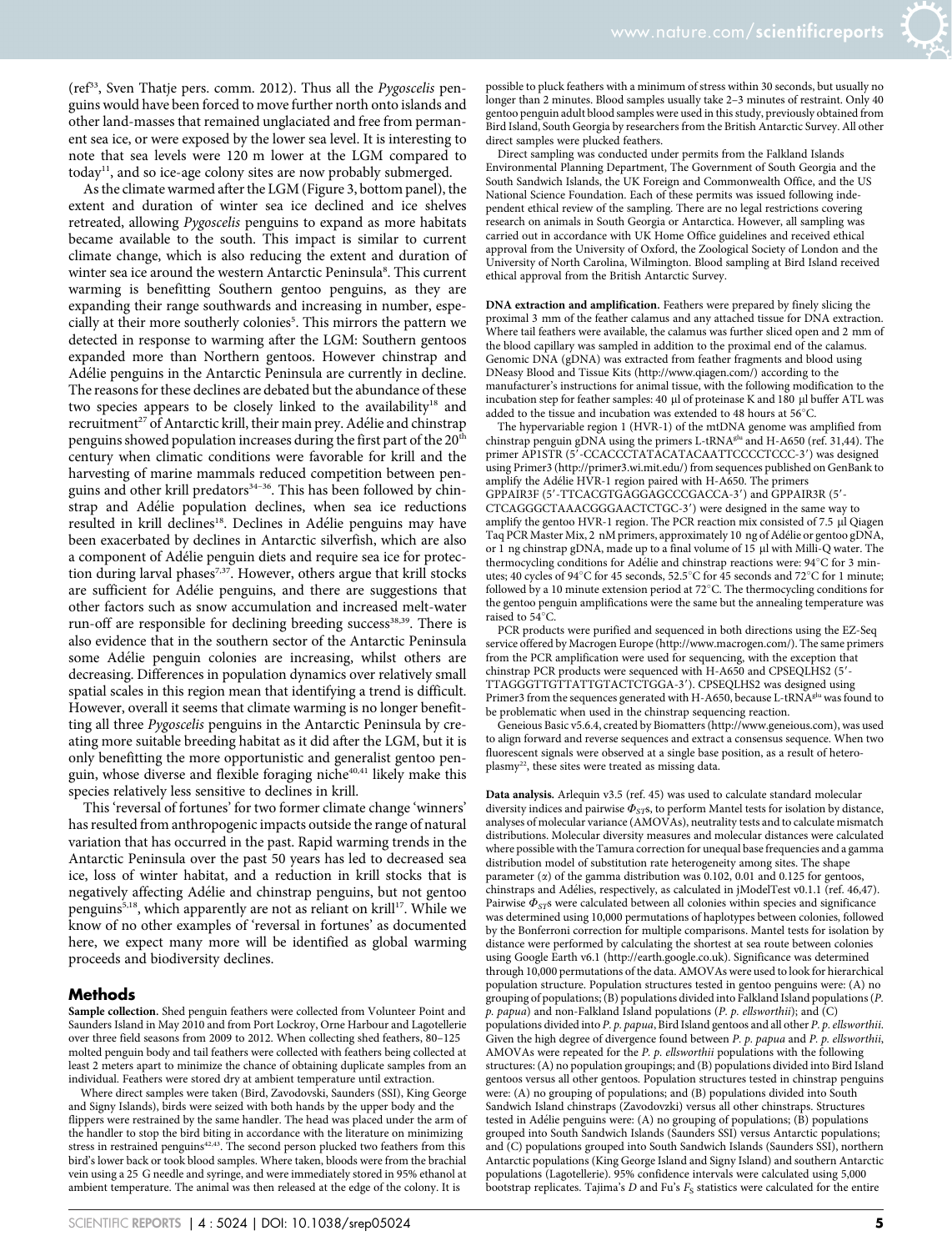species or sub-species (Table 1) and for each individual colony (Supplementary Table S1).

Median joining haplotype networks were drawn in Network v4.6.1.0 [\(http://www.](http://www.fluxus-engineering.com) [fluxus-engineering.com\)](http://www.fluxus-engineering.com). Because of the complexity of the chinstrap haplotype network, the star contraction option was used with a maximum star radius of five, to remove some of the terminal branches from the network. Members of the two Adélie penguin lineages identified previously were taken from GenBank (accession numbers AY525423 and AY525174) and included in the Adélie haplotype network for comparison.

To date the divergence of P. p. papua and P. p. ellsworthii, the time to their most recent common ancestor  $(T_{\text{MRCA}})$  was estimated using the Bayesian MCMC approach implemented in BEAST v1.7.2 (ref. 48). A demographic model of exponential population growth was used and jModelTest combined with Bayes factor (BF) analysis was used to select the K2P +  $\Gamma$  substitution model (after all models with invariant sites were excluded). When the Bayesian Inference Criterion implemented in jModelTest supported more than one substitution model, model support was evaluated using Bayes factors<sup>49</sup>. The marginal likelihoods for the Bayes factor calculations were estimated under each model using both the path sampling (PS) and stepping stone sampling (SS) methods implemented in BEAST using 100 million generations and a burn-in of 10%. Statistical support was then evaluated using log (BF) using both PS and SS methods as per Kass & Raftery<sup>50</sup>. In the case of log (BF)  $<$  1, which does not constitute support for either model, the simpler substitution model was selected for the main analysis. The genealogy was calibrated using two different rates of molecular evolution under a strict molecular clock model: the rate of 0.86 substitutions/site/Myr was implemented as a normally distributed prior with a standard deviation of 0.2 to represent the uncertainty in this estimate<sup>22</sup>, whilst the rate of 0.35 s/s/Myr was implemented as a fixed rate as the uncertainty in this estimate was not published<sup>23</sup>. The MCMC chain was run for 100 million generations, sampling every 10,000 generations, with a burn-in of 10%. MCMC output was visualised in Tracer v1.5 [\(http://tree.bio.ed.ac.uk/software/tracer/\)](http://tree.bio.ed.ac.uk/software/tracer) to check for convergence and mixing, and all effective sample sizes (ESSs) were >300. Each run was repeated at least four times to check for stationarity. To estimate the  $T_{MRCA}$ , the results from at least three runs were combined in Tracer.

Bayesian skyline plots (BSPs)<sup>51</sup>, created using BEAST and Tracer, were used to investigate the historical population size of P. p. papua, P. p. ellsworthii, chinstrap and Adélie penguins. In all analyses, rate constancy between branches could not be rejected (the coefficient of variation under the uncorrelated relaxed molecular clock was not different from zero) and so strict clocks were used. All trees were calibrated with the rate of molecular evolution from Adélie penguin pedigrees as a normal prior (mean =  $0.55 \text{ s/s/Myr}$ , SD =  $0.15$ )<sup>22</sup>. Weak (uniform) priors were specified for population size, with an upper limit of  $1 \times 10^{10}$  for the each population size parameter. jModelTest with the Bayesian Inference Criterion and Bayes factors were used to select the most appropriate substitution model for each dataset, as above. The models selected were the TN93 + G (ref. 52) model for Adélies and P. p. ellsworthii and the K80 + G (ref. 53) model for chinstraps and P. p. papua. The MCMC chain length and evaluation was described as above and the results from two or three runs were combined to make sure all ESSs were  $>$  300. A generation time of 8 years was assumed for all species. Where the shape and 95% highest posterior density (HPD) of the BSPs suggested that a constant population size through time was plausible, demographic models of exponential growth versus constant population size were compared using Bayes factors, keeping all other settings in the MCMC run the same. In all cases, the exponential growth model received greater support than a constant size model.

- 1. Smith, R. C. et al. Marine ecosystem sensitivity to climate change. BioScience 49, 393–404 (1999).
- 2. Vaughan, D. G. et al. Recent rapid regional climate warming on the Antarctic Peninsula. Climatic Change 60, 243–274 (2003).
- 3. Bromwich, D. H. et al. Central West Antarctica among the most rapidly warming regions on Earth. Nat Geosci 6, 139–145 (2013).
- 4. Lynch, H. J., Fagan, W. F., Naveen, R., Trivelpiece, S. G. & Trivelpiece, W. Z. Differential advancement of breeding phenology in response to climate may alter staggered breeding among sympatric pygoscelid penguins. Mar Ecol Prog Ser 454, 135–145 (2012).
- 5. Lynch, H. J., Naveen, R., Trathan, P. N. & Fagan, W. F. Spatially integrated assessment reveals widespread changes in penguin populations on the Antarctic Peninsula. Ecology 93, 1367–1377 (2012).
- 6. Atkinson, A., Siegel, V., Pakhomov, E. & Rothery, P. Long-term decline in krill stock and increase in salps within the Southern Ocean. Nature 432, 100–103 (2004).
- 7. Ducklow, H. W. et al. Marine pelagic ecosystems: the west Antarctic Peninsula. Philos Trans Roy Soc B 362, 67–94 (2007).
- 8. Smith, R. C. & Stammerjohn, S. E. Variations of surface air temperature and seaice extent in the western Antarctic Peninsula region. Ann Glaciol 33, 493–500 (2001).
- Mulvaney, R. et al. Recent Antarctic Peninsula warming relative to Holocene climate and ice-shelf history. Nature 489, 141–144 (2012).
- 10. Shackleton, N. J. The 100,000-year ice-age cycle identified and found to lag temperature, carbon dioxide, and orbital eccentricity. Science 289, 1897–1902 (2000).
- 11.Williams, M., Dunkerley, D., De Decker, P., Kershaw, P. & Chappell, J. Quaternary Environments. (Arnold, London, 1998).
- 12. Sun, L. G. et al. Vertebrate records in polar sediments: Biological responses to past climate change and human activities. Earth-Sci Rev 126, 147-155 (2013).
- 13. Hoelzel, A. R. Looking backwards to look forwards: conservation genetics in a changing world. Conserv Genet 11, 655–660 (2010).
- 14. Frankel, O. Conservation and Evolution. (Cambridge University Press, 1981).
- 15. Laikre, L.et al. Neglect of genetic diversity in implementation of the convention on biological diversity. Conserv Biol 24, 86–88 (2010).
- 16. Borboroglu, P. B. & Boersma, P. D. Penguins: Natural History and Conservation. (University of Washington Press, 2013).
- 17. Ratcliffe, N. & Trathan, P. A review of the diet and at-sea distribution of penguins breeding within the CAMLR Convention Area. CCAMLR Science 18, 75–114 (2011).
- 18. Trivelpiece, W. Z. et al. Variability in krill biomass links harvesting and climate warming to penguin population changes in Antarctica. PNAS 108, 7625–7628 (2011).
- 19. LaRue, M. A. et al. Climate change winners: receding ice fields facilitate colony expansion and altered dynamics in an Adelie penguin metopopulation. PLoS One 8, e60568 (2013).
- 20. Stonehouse, B. Geographic variation in Gentoo penguins Pygoscelis papua. Ibis 112, 52–57 (1970).
- 21. de Dinechin, M. et al. The biogeography of Gentoo Penguins (Pygoscelis papua). Can J Zool 90, 352-360 (2012).
- 22. Millar, C. D. et al. Mutation and evolutionary rates in Adélie penguins from the Antarctic. PLoS Genet 4, e1000209 (2008).
- 23. de Dinechin, M., Ottvall, R., Quillfeldt, P. & Jouventin, P. Speciation chronology of rockhopper penguins inferred from molecular, geological and palaeoceanograhic data. J Biogeog 36, 693–702 (2009).
- 24. Friesen, V. L., Burg, T. M. & McCoy, K. D. Mechanisms of population differentiation in seabirds. Mol Ecol 16, 1765-1785 (2007)
- 25. Shepherd, L. D. et al. Microevolution and mega-icebergs in the Antarctic. PNAS 102, 16717–16722 (2005).
- 26. Clausen, A. & Pütz, K. Winter diet and foraging range of gentoo penguins (Pygoscelis papua) from Kidney Cove, Falkland Islands. Polar Biol 26, 32–40 (2003).
- 27. Hinke, J. T., Salwicka, K., Trivelpiece, S. G., Watters, G. M. & Trivelpiece, W. Z. Divergent responses of Pygoscelis penguins reveal a common environmental driver. Oecologia 153, 845–855 (2007).
- 28. Korczak-Abshire, M., Chwedorzewska, K. J., Wa˛sowicz, P. & Bednarek, P. T. Genetic structure of declining chinstrap penguin (Pygoscelis antarcticus) populations from South Shetland Islands (Antarctica). Polar Biol 35, 1681–1689 (2012).
- 29. Rogers, A. D. Antarctic Ecosystems: an Extreme Environment in a Changing World Alex, D. Rogers, Nadine, M. Johnston, Eugene, J. Murphy & Andrew, Clarke (eds) 417–467 (Wiley-Blackwell, 2012).
- 30. Hewitt, G. The genetic legacy of the Quaternary ice ages. Nature 405, 907–913  $(2000)$
- 31. Ritchie, P. A., Millar, C. D., Gibb, G. C., Baroni, C. & Lambert, D. M. Ancient DNA enables timing of the Pleistocene origin and Holocene expansion of two Adélie penguin lineages in Antarctica. Mol Biol Evol 21, 240–248 (2004).
- 32. Gersonde, R., Crosta, X., Abelmann, A. & Armand, L. Sea-surface temperature and sea ice distribution of the Southern Ocean at the EPILOG Last Glacial Maximum—a circum-Antarctic view based on siliceous microfossil records. Quat Sci Rev 24, 869–896 (2005).
- 33. Thatje, S., Hillenbrand, C. D., Mackensen, A. & Larter, R. Life hung by a thread: endurance of Antarctic fauna in glacial periods. Ecology 89, 682–692 (2008).
- 34. Sladen, W. Biologie Antarctique Carrick, R., Holdgate, M. W. & Prevost, J. (eds) 359–365 (Hermann, Paris, 1964).
- 35. Laws, R. Seals and whales of the Southern Ocean. Philos T Roy Soc B 279, 81–96 (1977).
- 36. Laws, R. M. The ecology of the Southern Ocean. Am Sci 73, 26–40 (1985).
- 37. Schofield, O. et al. How do polar marine ecosystems respond to rapid climate change? Science 328, 1520–1523 (2010).
- 38. Sailley, S. F. et al. Carbon fluxes and pelagic ecosystem dynamics near two western Antarctic Peninsula Adélie penguin colonies: an inverse model approach. Mar Ecol Prog Ser 492, 253–272 (2013).
- 39. Chapman, E. W., Hofmann, E. E., Patterson, D. L., Ribic, C. A. & Fraser, W. R. Marine and terrestrial factors affecting Adélie-penguin Pygoscelis adeliae chick growth and recruitment off the western Antarctic Peninsula. Mar Ecol Prog Ser 436, 273–289 (2011).
- 40. Miller, A. K., Karnovsky, N. J. & Trivelpiece, W. Z. Flexible foraging strategies of gentoo penguins Pygoscelis papua over 5 years in the South Shetland Islands, Antarctica. Mar Biol 156, 2527–2537 (2009).
- 41. Miller, A. K., Kappes, M. A., Trivelpiece, S. G. & Trivelpiece, W. Z. Foraging-Niche Separation of Breeding Gentoo and Chinstrap Penguins, South Shetland Islands, Antarctica. The Condor 112, (2010).
- 42. Le Maho, Y. et al. Stress in birds due to routine handling and a technique to avoid it. Am J Physiol 263, R775–R781 (1992).
- 43. Wilson, R. P. A method for restraining penguins. Mar Ornithol 25, 72–73 (1997).
- 44. Roeder, A. D., Ritchie, P. A. & Lambert, D. M. New DNA markers for penguins. Conserv Genet 3, 341–344 (2002).